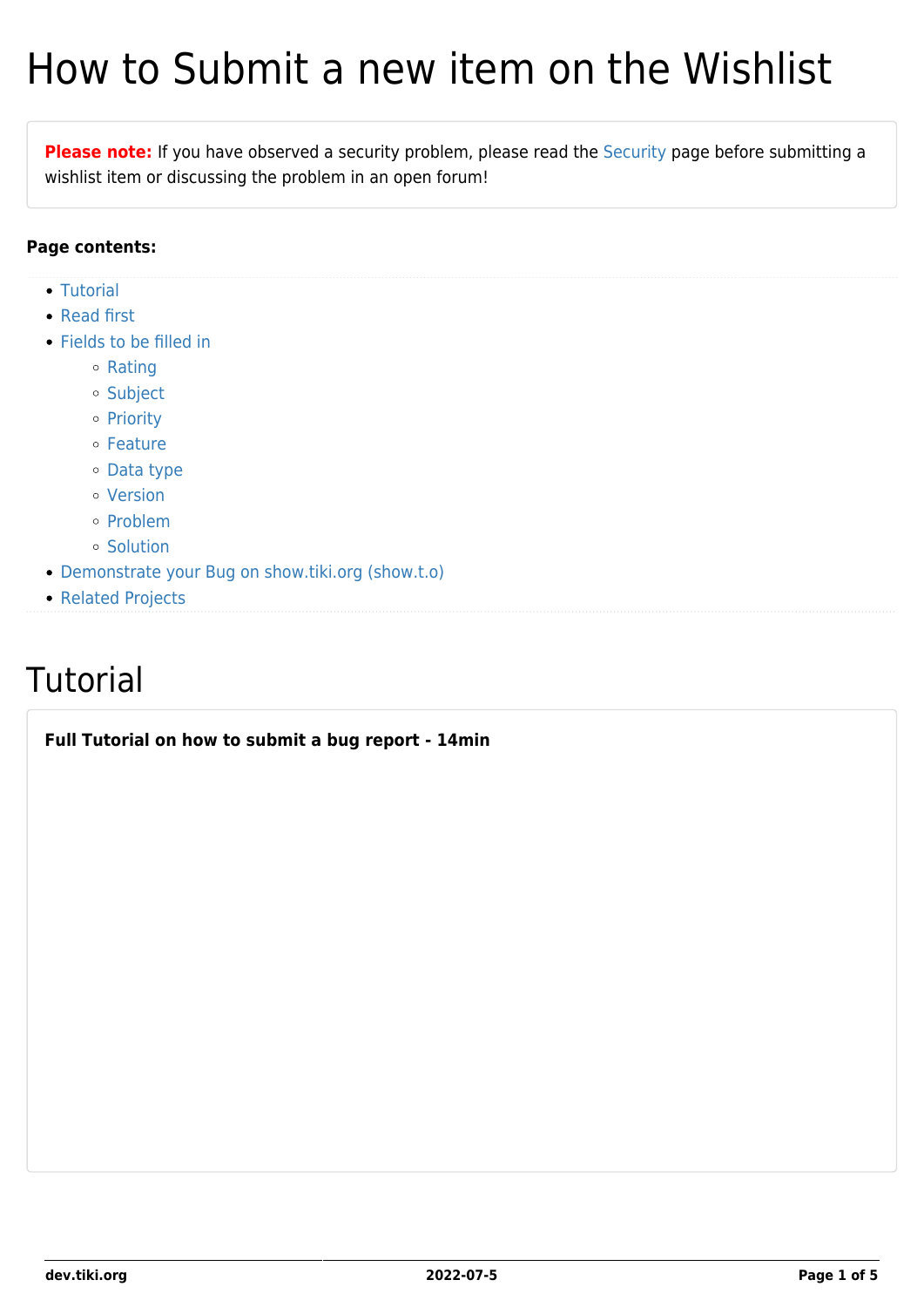# Read first

If your problem may be a general problem of understanding check the [check the Tiki Documentation](http://doc.tiki.org/Documentation).

Before adding a tracker item please check if someone has reported the same issue. If so, please use the ratings and vote to express your support. You can also comment the tracker item with more information. You can check [keywords](https://dev.tiki.org/Keywords) to filter the items to a shorter list. You can also try out the [dynamic filter.](https://dev.tiki.org/Dynamic-Filter)

If possible, please try to duplicate the bug on a clean install to make sure it's not a local configuration problem. You will be able to **create a show.tiki.org (show.t.o) instance associated with your wish** right after you save your wish details [\(see below](#page--1-0) for more details). Alternatively, you could use [demo.tiki.org](http://tiki.org/demo.tiki.org), where you can also be logged in as admin, but keep in mind that data there is refreshed periodically, and it's not easy for developers to get a snapshot of the database to reproduce and debug the issue localy in their own computers, nor to you to update the instance to test the issue again with the latest code after they submit a fix for it.

If a bug is really old, it doesn't mean that no one cares. It could just be that no one else has that bug, suggesting user error  $\ddot{\bullet}$  or a very special/rare configuration. So, once you are sure it's a real issue:

Add one item (bug, feature request, or others) per entry (unless they are very closely related); be as precise and pragmatic as possible. Assign to 1 or more categories as appropriate. Please **do not** put a high priority for no good reason. Please describe in easy terms for others to be able to reproduce the issue.

If others have questions about it, please answer promptly so things can progress.

You can also [report a theme/CSS issue](http://themes.tiki.org/tiki-view_tracker.php?trackerId=2) when a bug affects just a theme but not Tiki code in general.

You need to login to submit an item on the wishlist.

You may also want to read: [How to Report Bugs Effectively](http://www.chiark.greenend.org.uk/~sgtatham/bugs.html) by Simon Tatham.

# Fields to be filled in

#### **Below are list of fields to fill in**

### Rating

The rating is the result of votes by you and other users. It is OK to vote for your own submission.

## Subject

Please be descriptive. It is ok to start with the same of the feature. Ex.: Forum: problem with xyz

## Priority

Be **reasonable**. Not everything can be top priority.

For a bug:

- How bad is the bug?
- How easy to fix?
- Will data be lost?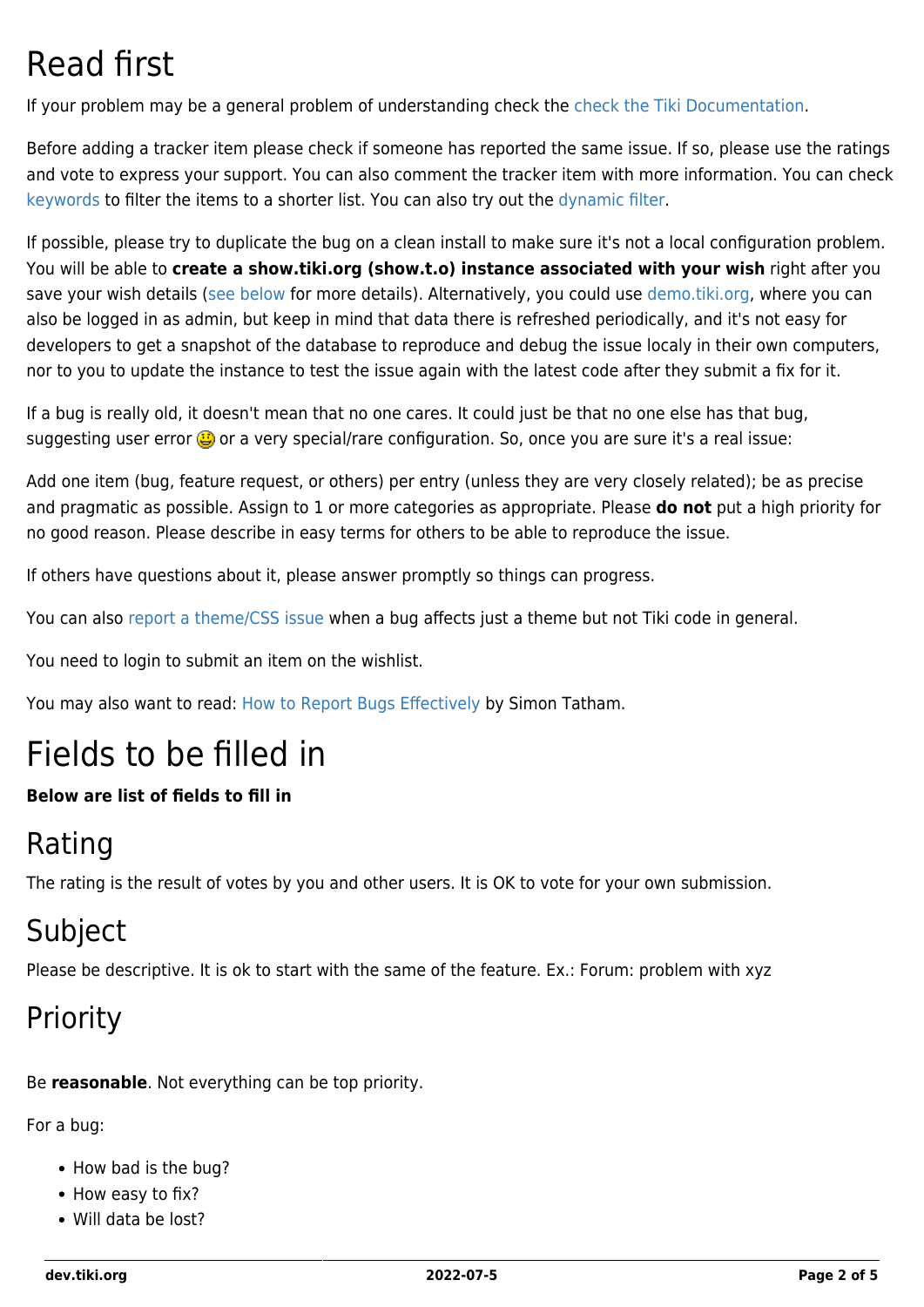- Do you get and ugly/bad error message (from mysql or PHP)
- Is there a workaround?
- Is this a widely-used feature or configuration (vs a sub-feature)?
- Does it prevent you from using the feature? (vs an annoyance)
- Is is a new bug? (regressions are a higher pririoty because they are a disincentive to upgrading)

For a feature request (new feature or enhancement to an existing feature)

- Will this be a popular feature which will attract lots of people to Tiki?
- Is it easy to do?
- . Will it fit in well with the rest of the application? (some stuff just *deserves to be there!*)

If you assign too high, an admin will change your score and move it even lower!

### Feature

Check all that apply. This is used to filter items in the [Keywords](https://dev.tiki.org/Keywords) list, available on the right hand side. You can put your mouse over each word and have a bit more description what this feature is about. For more information about features, please see doc:[features](http://doc.tiki.org/features)

### Data type

We have one tracker for everything. Sometimes, [a bug is also a feature request.](http://www.codinghorror.com/blog/archives/001189.html)

#### Bug

The feature is coded but it doesn't work. (obvious error message)

#### Bug (Conflict of two features)

Feature A works. Feature B works. But when you try both together, something goes wrong.

#### Bug (Regression)

Newly introduced bug during stabilization period (ex.: 1.9.7 -> 1.9.8). Sometimes, a bug (or security) fix introduces another bug. Also, minor feature enhancements happen even in stabilization mode. They are not supposed to cause issues (risky ones are done in development branch). But sometimes, some things slip through. These are high priority because people won't want to upgrade (vs a bug which has always been there).

#### Bug (Consistency)

As an all-in-one application, we come to expect that all parts of the system behave the same. These are often also usability issues (see below)

#### Bug (Usability)

the feature is coded but the way it's done, users are not able to accomplish their goals (ex.: interface too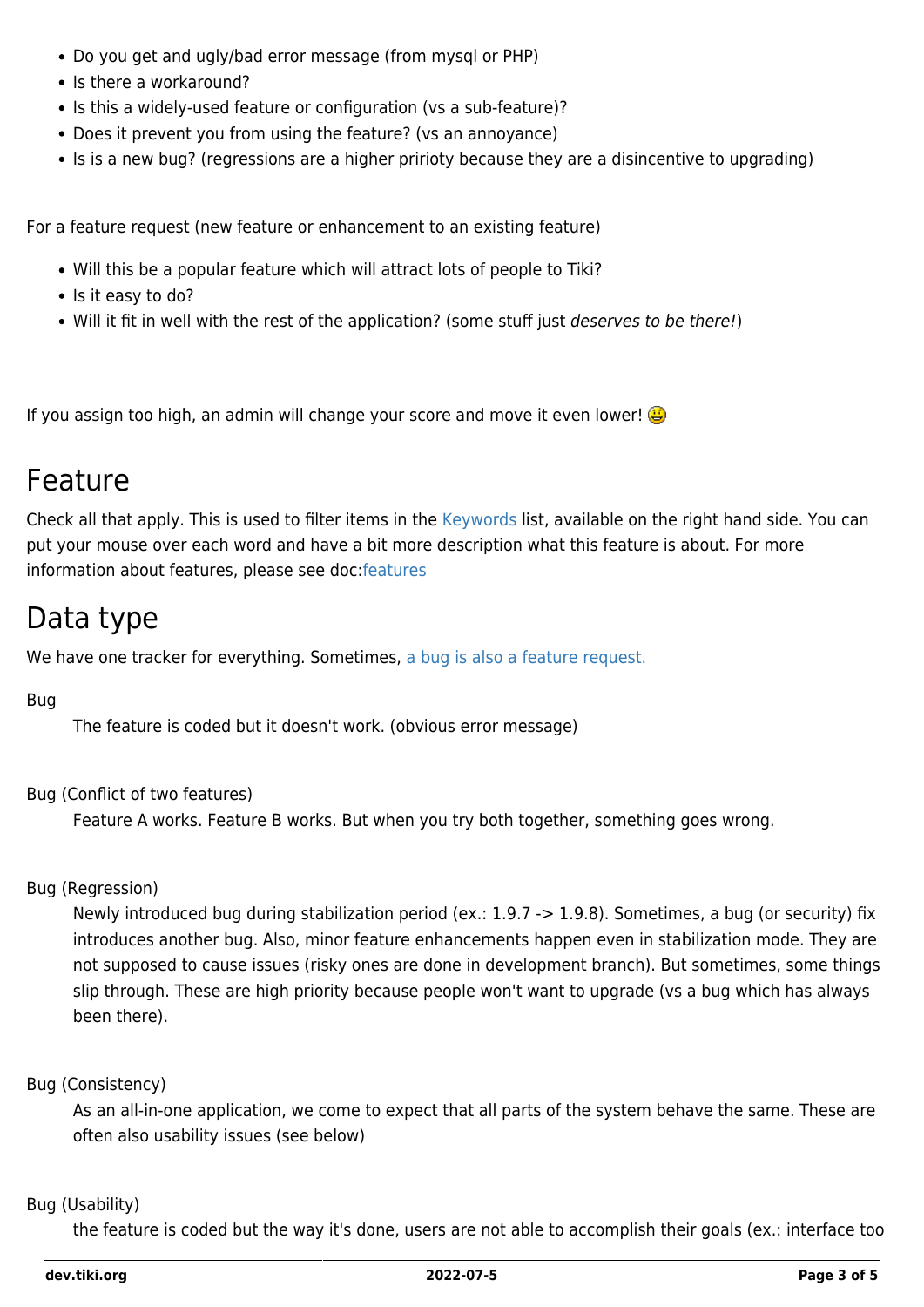#### Community Projects

Something non-code related but should be taken care of. To get a feel of what belongs here, please check this page: [Community Projects](https://dev.tiki.org/Community-Projects)

Documentation (or Advocacy)

Will appear here: [Documentation](https://dev.tiki.org/Documentation)

Feature request

A new feature or an enhancement to an existing feature

#### Patch

If you are suggesting a fix to the code. You can also [apply for SVN access](https://dev.tiki.org/How-to-get-commit-access) to commit your fix directly.

#### Support request

Means you need help. Not necessarily a bug but you can't get the thing to work. [Forums](http://tiki.org/tiki-forums.php) are better for this.

Dogfood on a \*.tiki.org site

Something is wrong on a \*.tiki.org site Could be site is down, or could be that a feature used by the community is problematic.

### Version

Check all that apply.

**A \*.tiki.org site** -> See [DogFood](http://tiki.org/DogFood)

### Problem

Describe the problem as best you can. If you are not using Linux and MySQL, please mention it as it could be related to less-used configurations.

### Solution

Please indicate solutions. This can be pseudo-code or general ideas. Even better if you can supply a working patch (optional)